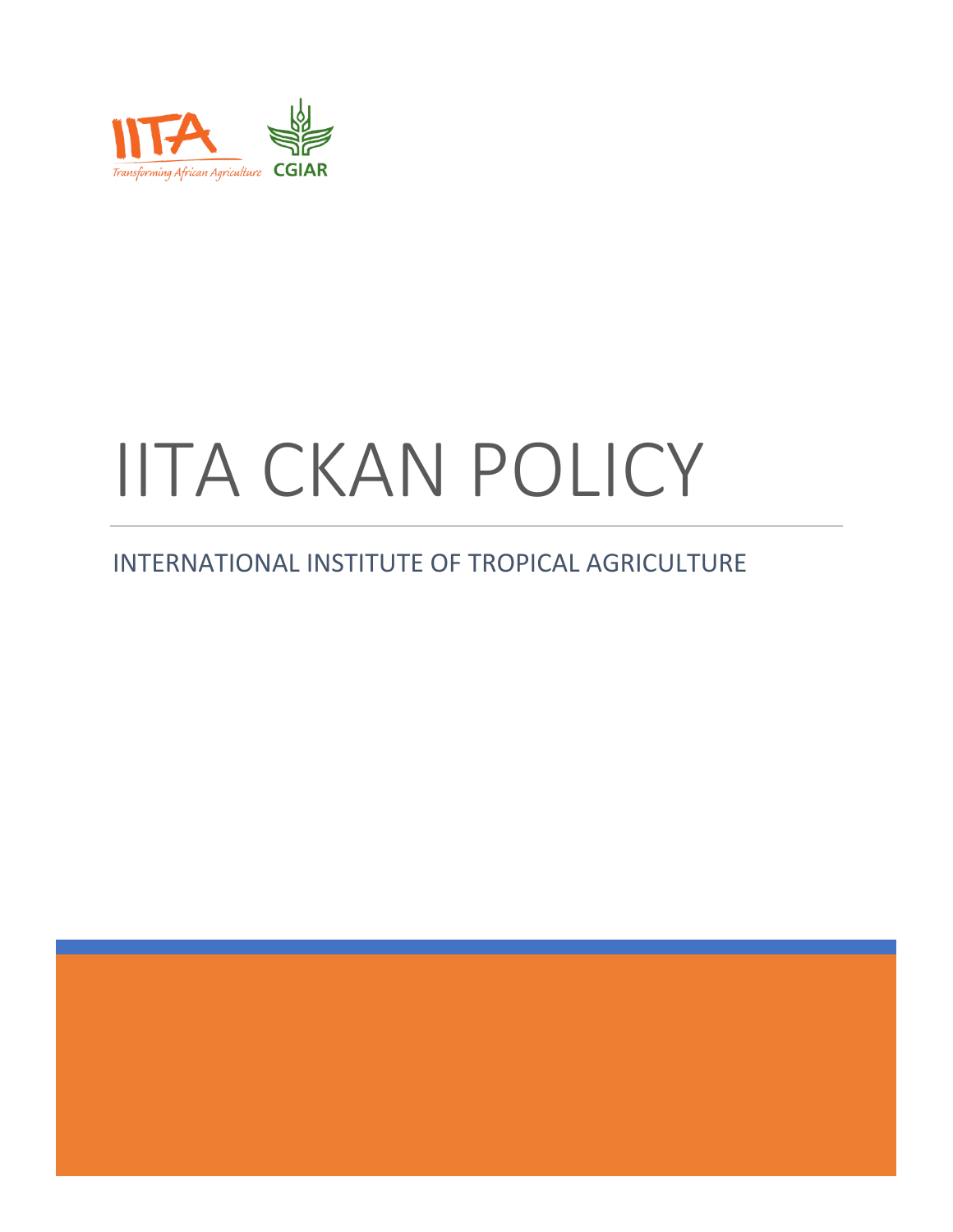#### **International Institute of Tropical Agriculture, IITA CKAN Policy**

CKAN, an acronym for Comprehensive Knowledge Archive Network, is the defacto institutional repository (IR) for data at International Institute of Tropical Agriculture. The policy covered follows the best practice for data generated in not for profit organisations and ensures there is long term preservation of archive data without compromising best sharing practices and data governance. The URL i[s http://data.iita.org](http://data.iita.org/)

**Policies Covered include:**

- 1. Metadata Policy for information describing items in the repository.
	- a. Access to metadata
	- b. Re-use of metadata
- 2. Data Policy for full-text and other full data items.
	- a. Access to full items
	- b. Re-use of full items
- 3. Content Policy for types of document and dataset held.
	- a. Repository type
	- b. Type of material held
	- c. Principal languages
- 4. Submission Policy concerning depositors, quality and copyright.
	- a. Eligible depositors
	- b. Deposition rules
	- c. Moderation
	- d. Content quality control
	- e. Publishers' and funders' embargos
	- f. Copyright policy
- 5. Preservation Policy
	- a. Retention period
	- b. Functional preservation
	- c. File preservation
	- d. Withdrawal policy
	- e. Withdrawn items
	- f. Version control
	- g. Closure policy

*Metadata Policy* for information describing items in the repository

1. Anyone may access the metadata free of charge.

2. The metadata may be re-used in any medium without prior permission for not-for-profit

purposes provided the OAI Identifier or a link to the original metadata record are given. 3. The metadata must not be re-used in any medium for commercial purposes without formal permission.

*Data Policy* for full-text and other full data items 1. Anyone may access full items free of charge.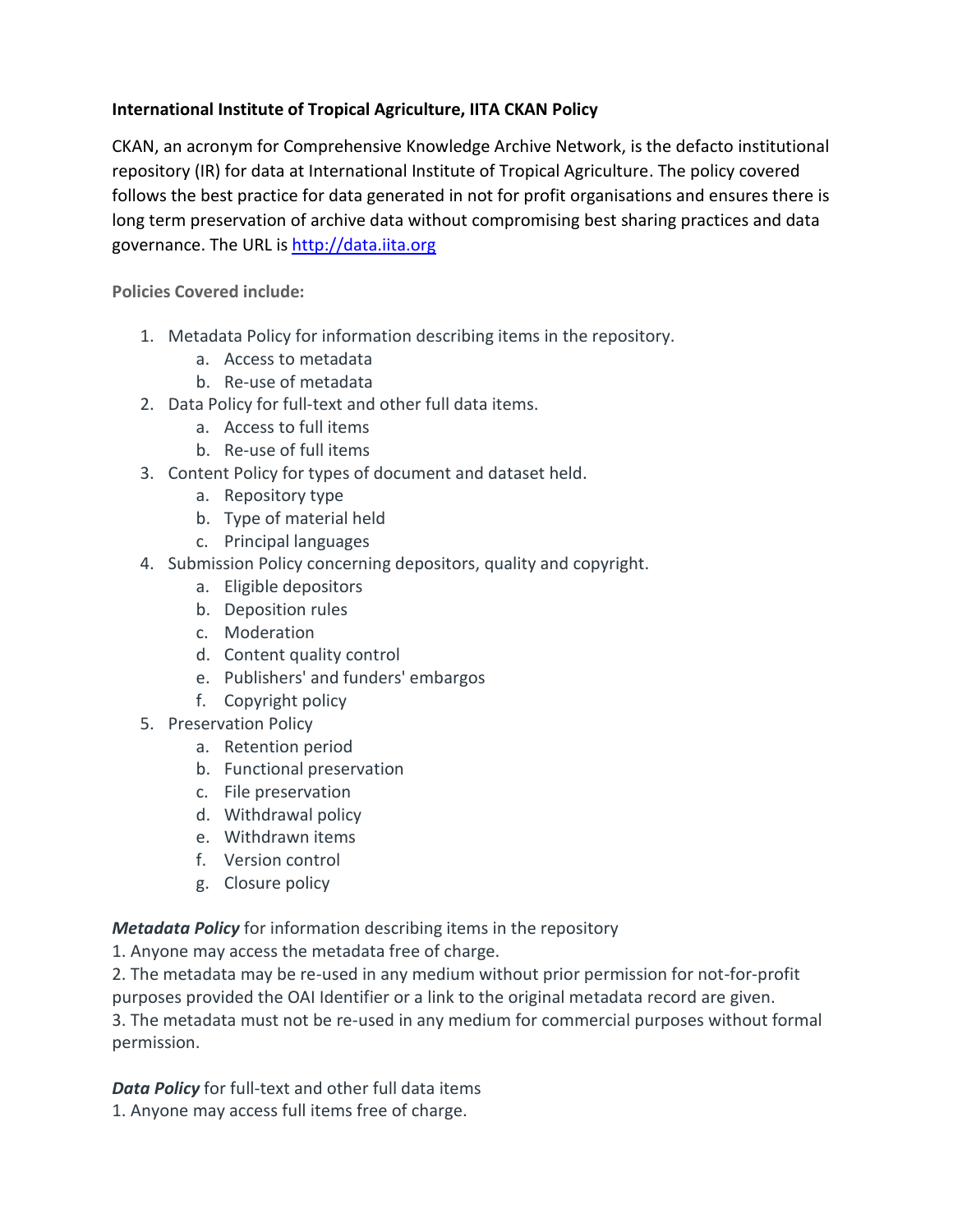2. Copies of full items generally can be:

reproduced, and displayed or performed in any format or medium

for personal research or study, educational, or not-for-profit purposes without prior permission or charge.

provided:

the authors, title and full bibliographic details are given a hyperlink and/or URL are given for the original metadata page the original copyright statement is given the original rights permission statement is given

3. Full items must not be sold commercially in any format or medium without formal permission of the copyright holders.

### *Content Policy* for types of document & data set held

- 1. This is an institutional or departmental repository.
- 2. Subject Specialities:
	- Science General
	- Geography and Regional Studies
	- Social Sciences General
	- Health and Medicine

Library and Information Science

- 3. The repository is restricted to Datasets
- 4. Deposited items may include:
	- working drafts
	- submitted versions (as sent to journals for peer-review) published versions (publisher-created files)
- 5. Items are individually tagged with their version type and date.
- 6. Principal Languages: English

### *Submission Policy* concerning depositors, quality & copyright

1. Items may only be deposited by accredited members, academic staff, registered students, and employees of the organisation, or their delegated agents.

2. Authors may only submit their own work for archiving.

3. The administrator only vets' items for the eligibility of authors/depositors, relevance to the scope of the repository, valid layout & format, and the exclusion of spam

4. The validity and authenticity of the content of submissions is the sole responsibility of the depositor.

5. Items can be deposited at any time but will not be made publicly visible until any publishers' or funders' embargo period has expired.

6. Any copyright violations are entirely the responsibility of the authors/depositors.

7. If the repository receives proof of copyright violation, the relevant item will be removed immediately.

#### *Preservation Policy*

1. Items will be retained indefinitely.